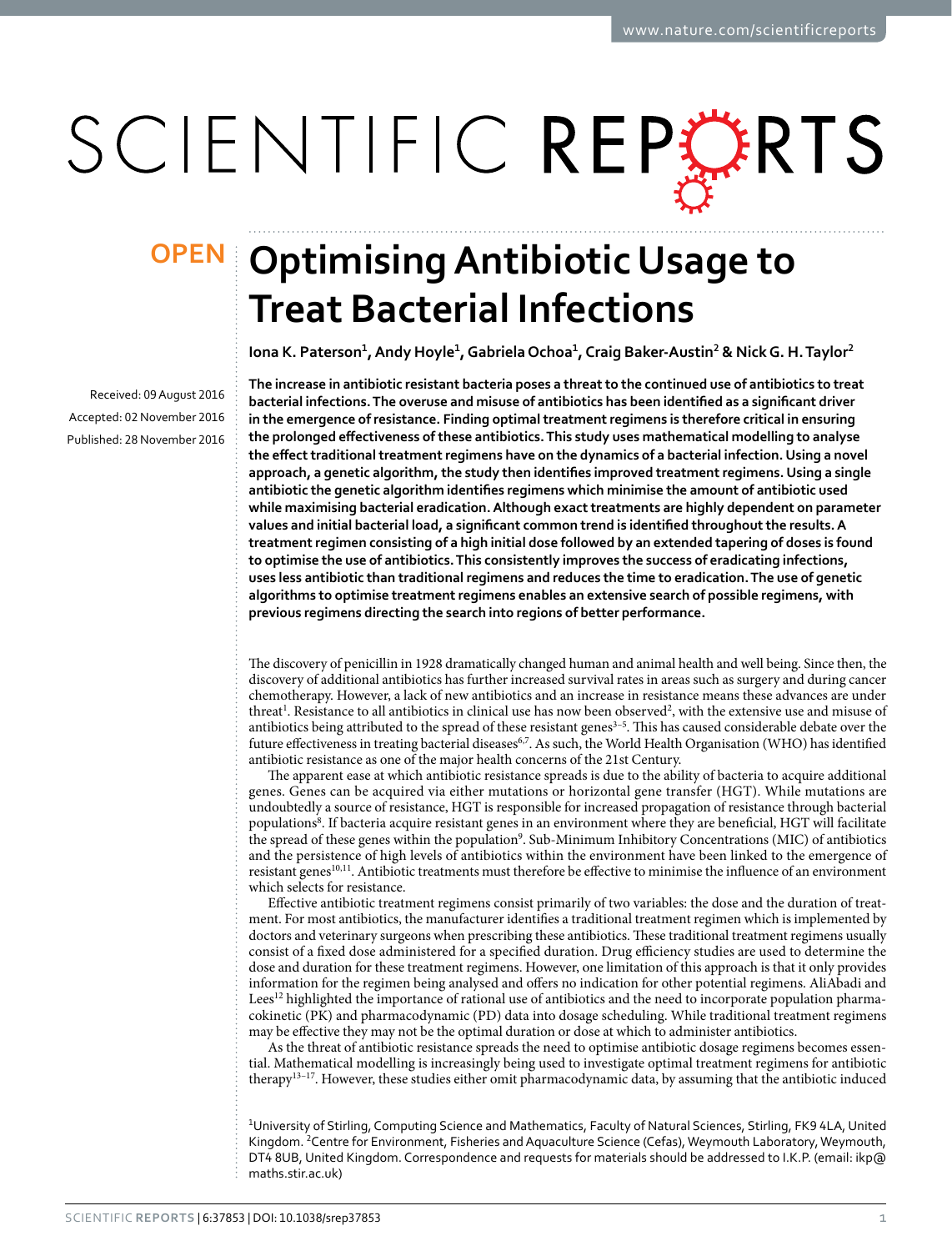death rate is constant; or only analyse a very limited number of alternative treatment regimens. With no verification that the duration or doses chosen are optimal, these studies look for an 'optimal' solution from a selection of sub-optimal treatments. This study therefore aims to address these assumptions by considering antibiotic induced death as a function of the concentration of antibiotic present and by using a genetic algorithm (GA) to identify optimal treatment regimens. The use of a GA allows for the automatic exploration of the vast space of potential treatment regimens, in order to locate the most efficient ones. The effectiveness of traditional treatment regimens in eradicating bacterial infections will be analysed and compared to the alternative treatment regimens identified using the GA. This will be the first study examining the use of a genetic algorithm to optimise antibiotic treatment regimens.

#### **Model**

**Deterministic.** In keeping with previous studies<sup>[9,](#page-8-6)[14](#page-8-11)[,18](#page-8-12),19</sup> a system of coupled ordinary differential equations are used to describe the dynamics of a population of susceptible (S) and resistant (R) bacteria. As asexual reproduction requires energy it is assumed that the growth rate of bacteria is limited and therefore modelled using the standard logistic growth equation. A cost, *a*, is associated with carrying the genes which infer resistance to antibiotics<sup>20</sup> and results in a reduced growth rate for the resistant strain. Genes can pass from resistant to previously susceptible bacteria through HGT, *β*, resulting in the loss of susceptible bacteria and the addition of resistant bacteria. There are 3 main mechanisms of HGT: transformation, transduction and conjugation. This study does not distinguish between the differing modes of HGT. Both susceptible and resistant bacteria die at a natural death rate,  $\theta$ , and through exposure to antibiotics,  $A_i(C)$ .

Antibiotics are added to the system in daily doses. When  $t = \hat{t}_n$  the concentration of antibiotic  $C(t) = C(t) + D_n$ , where  $\hat{t} = (1, 2, 3, \dots, 10)$  and *D* is a vector of doses  $D = (D_1, D_2, \dots, D_{10})$ . Traditional treatment regimens assume that  $D_1 = D_2 = \ldots = D_{10}$ , however this study relaxes this constraint. Treatment regimens within this study are limited to a maximum of 10 doses but this could be increased indefinitely. The full model can therefore be written as equations 1, 2 and 3. A full list of parameters and values can be found in [Table 5](#page-7-0) (see methods section).

$$
\frac{dS}{dt} = \underbrace{rS\left(1 - \frac{S + R}{K}\right) - \theta S}_{\text{Natural Growth}} - \underbrace{SSR}_{\text{HGT}} - \underbrace{A_S(C)S}_{\text{AB Death}} \tag{1}
$$

$$
\frac{dR}{dt} = rR\left(1 - \frac{S+R}{K}\right)(1-a) - \theta R + \underbrace{\beta SR}_{HGT} - \underbrace{A_R(C)R}_{AB\text{ Death}} \tag{2}
$$

$$
\frac{dC}{dt} = \frac{\sum_{n=1}^{10} D_n \delta(t - \hat{t}_n)}{\text{Antibiotic Does}} - \underbrace{\mathcal{g}C}_{\text{Degregation}} \tag{3}
$$

**Stochastic.** Deterministic modelling contains no randomness and as a result produces the same outcome each time it is run. Provided the population densities are not too small, deterministic models produce good approximations of the system dynamics. However hosts treated with the same treatment regimen will not all respond in exactly the same way. The small population size of resistant bacteria mean that stochastic events may lead to the emergence or extinction of a resistant strain. A stochastic framework was therefore produced for equations 1, 2 and 3. Simulations are run for 30 days to allow for infection to return if treatment regimens are unsuccessful. Each treatment regimen was run 5000 times with the infection either being eradicated or still present at the end of the 30 days. The percentage of runs which resulted in eradication of the infection produced the success rate for each regimen. Due to the ability to simulate the model thousands of times the variability within the results is small. However, the 95% confidence interval for each treatment was calculated in MATLAB using the Clopper-Pearson exact confidence interval<sup>21</sup>. This method was chosen due the occurrence of success rates close to 100%. The median time to eradication for all successfully eradicated infections was also calculated. (This data was not normally distributed and therefore the median was used instead of the mean).

#### **Results**

Numerical simulations were run to analyse the effect different treatment regimens have on the population size of bacteria within an infection. The success rate and time to eradication of the infection were analysed. Treatment regimens are obtained from traditional regimens and from solutions derived using a GA. The results presented were performed with an initial resistant population of 10% of the total bacterial population. When analysed with an initial resistant population of 1% of the total bacterial population the results follow a similar pattern (see Supplementary Table S1).

**Traditional Treatment Regimens.** Using traditional treatment strategies of a constant dose administered for 10 days the minimum daily dose required to successfully treat the infection is 23*μg*/*ml* [\(Fig. 1](#page-2-0)). Under this regimen the infection is successfully eradicated in 99.8% (95% CI: 99.6, 99.9) of cases ( $n = 5000$  for all simulations). Administering 23*μg*/*ml* of antibiotics per day increases the concentration of antibiotic within the system over the 10 days, reaching a peak of 60*μg*/*ml* on day 10 ([Fig. 1b](#page-2-0)).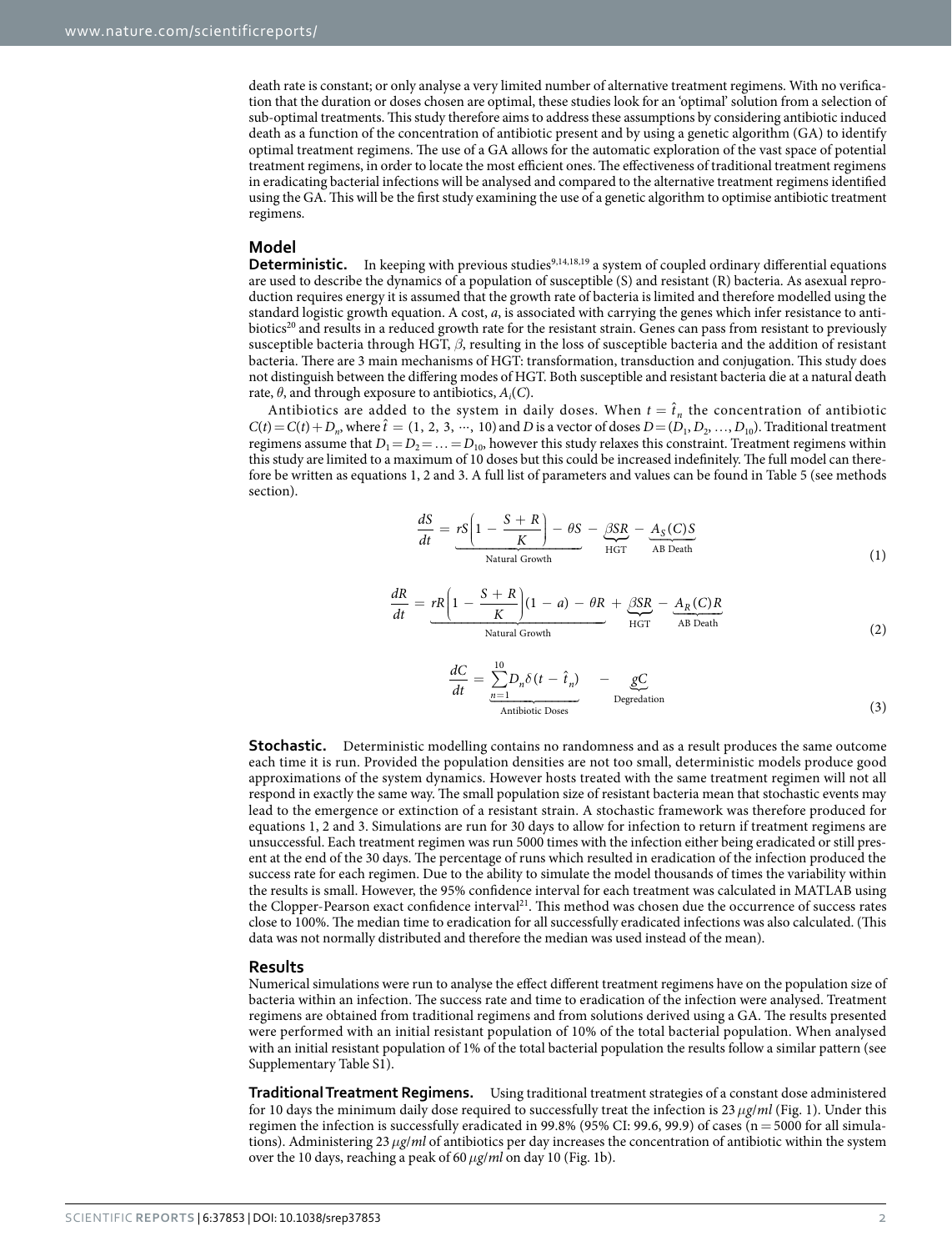

<span id="page-2-0"></span>**Figure 1. Dynamics of the model over 30days with antibiotic therapy administered at a daily dose of 23***µg*/ $m$ **l** for the first 10 days. (a) Stochastic simulations of the population dynamics of both susceptible (blue) and resistant (green) bacteria with the deterministic dynamics (bold) overlaid. 5000 simulations were run producing a success rate of eradicating the infection of 99.8% (95% CI: 99.6, 99.9). (**b**) Simulation of the concentration profile of antibiotic present within the system over the 30 day duration. The MIC lines indicate the concentration of antibiotic required to inhibit the growth of the respective bacterial strain, 16*μg*/*ml* for susceptible bacteria and 32*μg*/*ml* for resistant bacteria. A maximum antibiotic concentration of 60*μg*/*ml* is observed on Day 10.

From [Fig. 1b](#page-2-0) it is noted that it takes 3 days before the concentration of antibiotic is maintained above the MIC of the resistant strain. During these first 3 days the population of resistant bacteria increases ([Fig. 1a](#page-2-0)). Once above the MIC of the resistant strain the population begins to decrease. If the infection is not eradicated under the traditional treatment regimen then a resistant infection will emerge.

Until now the study assumed that traditional treatment regimens are administered over 10 days. This assumption was relaxed and the success rate of eradicating the infection over a shorter duration examined [\(Table 1](#page-3-0)). Shorter treatment duration results in a decrease in the success rate of eradicating the infection. Treatment duration fewer than 8 days experiences a substantial decrease in success rate, to below 90%.

The time taken to eradicate the bacterial population was also measured. This time was only recorded in the cases where the treatment was successful and the bacterial population completely eradicated. There is a small decrease in the time to eradication as the treatment duration decreases from 10 days to 7 days. However, this is due to the shorter regimen leading to a lower success rate. The 7 day traditional treatment is unable to eradicate infections which persist beyond 8 days due to the antibiotic continuously degrading beyond the last day of treatment. Due to these persistent infections not being eradicated the median time to eradication lowers in comparison to the longer traditional treatment regimens. As the treatment length increases above 7 days the success rate also increases. The median increase in success rate from 8 days to 10 days is 3.4% but requires 18.7% more antibiotic to achieve this. To maintain a success rate of over 90%, under a traditional treatment regimen, this infection can be treated by administering a minimum of 184*μg*/*ml* of antibiotic over 8 days. This regimen results in a success rate of 96.4% and is used as the baseline to look for improved treatments.

**Tailored Treatment Regimens.** A genetic algorithm (GA) was used to identify effective dosage vectors,  $D = (D_1, D_2, \ldots, D_{10})$ , which would maximise the success rate of eradicating the infection by minimising the fitness (objective) function (Eq. 4).

$$
F = \underbrace{w_1 \alpha_1 \sum_{i=1}^{10} D_i}_{\text{Total Antibiotic}} + \underbrace{w_2 \alpha_2 \int_0^{30} N(t) dt}_{\text{Bacterial Load}}
$$
\n
$$
\tag{4}
$$

Minimising the total amount of antibiotic used, ∑*<sup>i</sup> Di* , exposes the environment to less antibiotic reducing the likelihood of resistance developing. However, using less antibiotic increases the total bacterial burden on the host over the length of the infection,  $\int_{0}^{30} N(t) dt$ , where  $N = S + R$ . The increased bacterial load not only compromises the health of the host but also offers more opportunity for mutations to arise increasing the risk of further resistance developing. A trade-off exists between the total amount of antibiotic used and the total bacterial load over the course of the infection. Weights  $w_1$  and  $w_2$  allow for more emphasis to be placed on minimising one term over the other. To ensure a trade-off exists,  $w_1 \ge 0.001$  and  $w_2 \ge 0.001$  (However, this study later considers the case where  $w_1 = 0$ , hence the objective is solely to maximise treatment success.) Due to the difference in the magnitude of the values of each term, correcting factors  $\alpha_1$  and  $\alpha_2$  were used to transform the terms between 0 and 1.

**Genetic Algorithm with the Deterministic Model.** Due to the toxic nature of antibiotics the total antibiotic concentration within the system at any point in time was constrained to a maximum of 60 *μg*/*ml* within the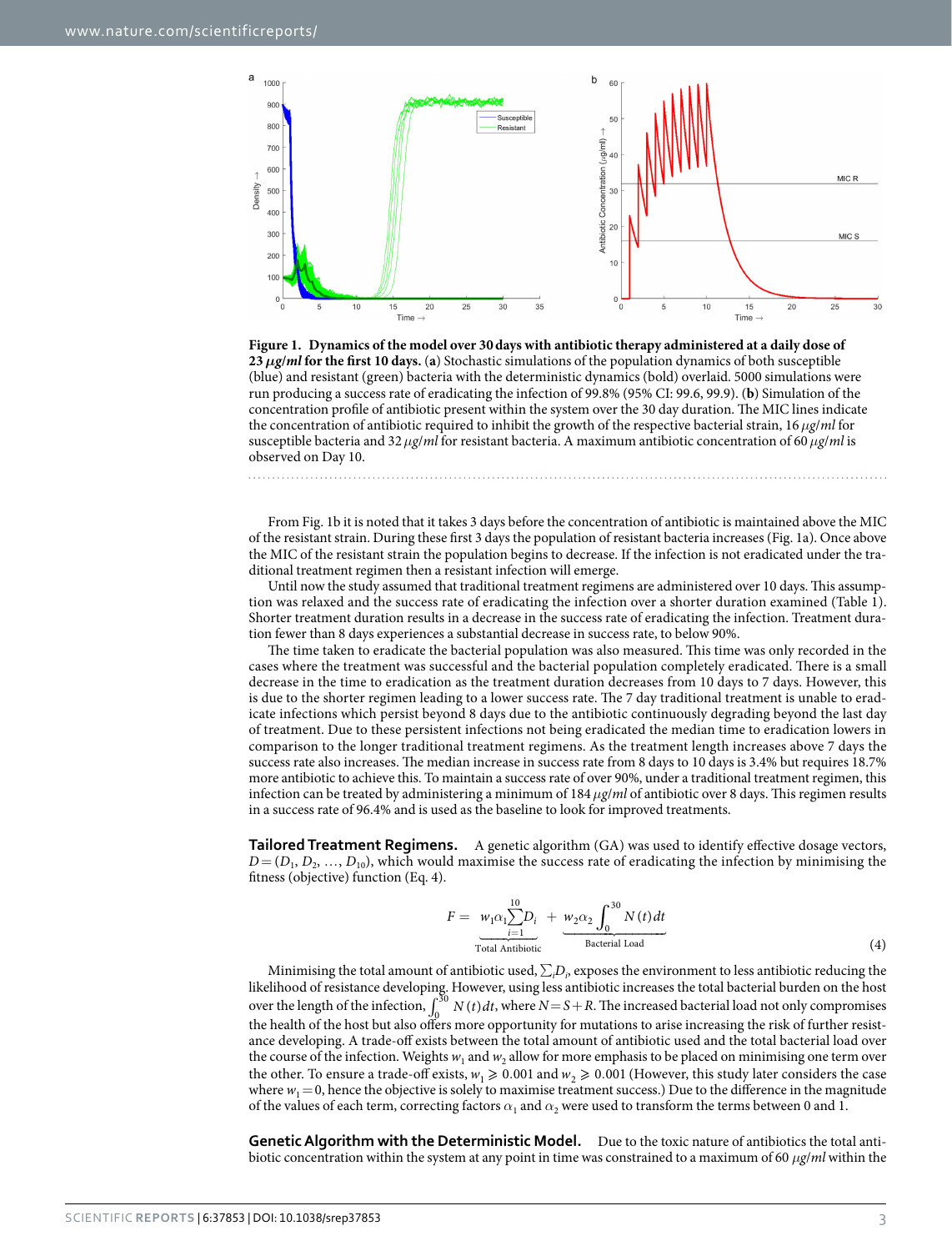<span id="page-3-0"></span>

|                | <b>Dosage Vector</b>                        | <b>Total Antibiotic</b> | Success Rate (%)<br>[95% CI, $n = 5000$ ] | <b>Time to Eradication</b><br>$(days)$ [95% CI] |
|----------------|---------------------------------------------|-------------------------|-------------------------------------------|-------------------------------------------------|
| T1             | (23, 23, 23, 23, 23,<br>23, 23, 23, 23, 23) | $230 \mu g/ml$          | 99.8 [99.6, 99.9]                         | 7.31 [7.23, 7.39]                               |
| T2             | (23, 23, 23, 23, 23,<br>23, 23, 23, 23, 0)  | $207 \mu g/ml$          | 99.0 [98.7, 99.3]                         | 7.29 [7.19, 7.35]                               |
| T3             | (23, 23, 23, 23, 23,<br>23, 23, 23, 0, 0)   | $184 \mu g/ml$          | 96.4 [95.8, 96.9]                         | 7.13 [7.04, 7.19]                               |
| T <sub>4</sub> | (23, 23, 23, 23, 23,<br>23, 23, 0, 0, 0)    | $161 \mu g/ml$          | 87.4 [86.4, 88.3]                         | 7.12 [7.04, 7.20]                               |

**Table 1. Comparison of success rate and time to eradication for traditional treatment dosage vectors of varying duration.** For time to eradication of regimens *T1*, *T2*, *T3* and *T4*; n=4990, 4950, 4820 and 4370 respectively.

GA. This is in keeping with the maximum concentration from the traditional treatment regimen (although this could be relaxed if needed). The GA was run for varying maximum daily dosages of 60, 50 and 40*μg*/*ml* per day. The successful dosage vectors were then run through a stochastic model to generate a success rate of eradicating the infection.

The dosage vectors from the GA begin with an increased dose which tapers off as the treatment progresses ([Table 2](#page-4-0)). Results from the GA suggests that the duration of therapy could be as little as 4 days [\(Table 2,](#page-4-0) regimens *D1* and *D3*). However, these treatment regimens have a lower success rate, 91.2% (95% CI: 91.0, 92.5) and 92.3% (95% CI: 91.5, 93.0), than the traditional regimen, 96.4% (95% CI: 95.8, 96.9). For all three maximum daily doses, the longer duration regimens [\(Table 2,](#page-4-0) regimens *D2*, *D5* and *D8*) are more efficient at treating the infection than the shorter durations with success rates of 94.3% (95% CI: 93.6, 94.9), 94.4% (95% CI: 93.7, 95.0) and 95% (95% CI: 94.4, 95.6) respectively. The lack of noise within the deterministic model allows the GA to be very effective in minimising the total antibiotic used. When the shorter dosage vectors from the GA using the deterministic model are analysed using the stochastic model there is too little antibiotic administered over too short a duration leading to the emergence of resistant bacteria.

The total concentration of antibiotic in the traditional regimen ([Fig. 1b\)](#page-2-0) increases slowly over the 8 days. The regimens from the GA start with an initial high dose followed by tapering smaller doses which maintain the total concentration of antibiotic above the MIC of the resistant bacteria for the majority of the duration of treatment ([Fig. 2](#page-4-1)). All three regimens *D2*, *D5* and *D8* use less antibiotic in total over a shorter duration than the traditional regimen. Regimen *D2* uses 30% less antibiotic over 5 days instead of 8. Regimen *D5* produces a dosage vector which uses 23% less antibiotic than the traditional regimen and delivers it over 6 days instead of 8. The dosage vector from *D8* uses 15% less antibiotic and is shorter by 1 day in duration.

All the regimens identified by the GA see a reduction in the time to eradication for the infection. The median time to eradication for the 8 day traditional treatment was 7.13 days (95% CI: 7.04, 7.20). By distributing the antibiotic in a high initial dose with tapering smaller doses the median time to eradication for all the the regimens identified by the GA is between 4 and 5.5 days.

**Genetic Algorithm with the Stochastic Model.** The GA was run using a stochastic model to maximise the probability of eradication and explore the effectiveness of a longer treatment duration. For the GA using the stochastic model the second term, minimising the bacterial load, in F (Eq. 4) was replaced with a term minimising the number of unsuccessful runs out of the 5000. Due to the increased run time, only a few results could be given [\(Table 3](#page-5-0)).

The dosage vectors from the stochastic model are noisy due to the randomness in the model. Despite this, the dosage vectors begin to converge to a similar pattern identified using the GA with the deterministic model. A large initial dose followed by an extended period of tapering lower doses is observed. The median time to eradication for the stochastic results are comparable to the deterministic results. However, by using more antibiotic over the longer treatment duration the stochastic regimens have a greater success rate. Despite the increase in total antibiotic these dosage vectors use between 11 and 19% less antibiotic than the traditional regimen with a similar or increased success rate. Dosage regimen *S2* has the greatest success rate, 98.4% (95% CI: 97.7, 98.5), an increase on the traditional 8day treatment, 96.4% (95% CI: 95.8, 96.9). The GA was able to identify alternative treatment regimens using less antibiotic with a success rate of eradication equal to or better than the traditional treatment. The alternative regimens also successfully treat the infection over a shorter duration than the traditional regimen, around 4 to 5 days, vs. 7 to 7.5 days respectively.

If the priority is not to reduce the total antibiotic used, the GA can be implemented to maximise the effectiveness of current regimens. In this case, how can the 184 *μg*/*ml* of antibiotics be distributed to maximise the probability of eradication? (i.e. set  $w_1 = 0$  in Eq. 4) The GA identifies a high initial dose followed by a tapering of doses ([Table 3](#page-5-0), regimen *S4*) as the optimal distribution of the antibiotics. This regimen resulted in a success rate of 99.7% (95% CI: 99.5, 99.8) compared to 96.4% (95% CI: 95.8, 96.9) obtained from the traditional treatment ([Table 1](#page-3-0)). This regimen also eradicates the infection quicker than the traditional regimen with a median time to eradication of 3.94 days (95% CI: 3.89, 3.99) compared to 7.13 days (95% CI: 7.04, 7.19) for the traditional regimen.

**Sensitivity Analysis.** Due to the difficulty in obtaining exact parameter values for an infection, the effect changes in parameter values have on the success rate of different treatment regimens was analysed. Parameter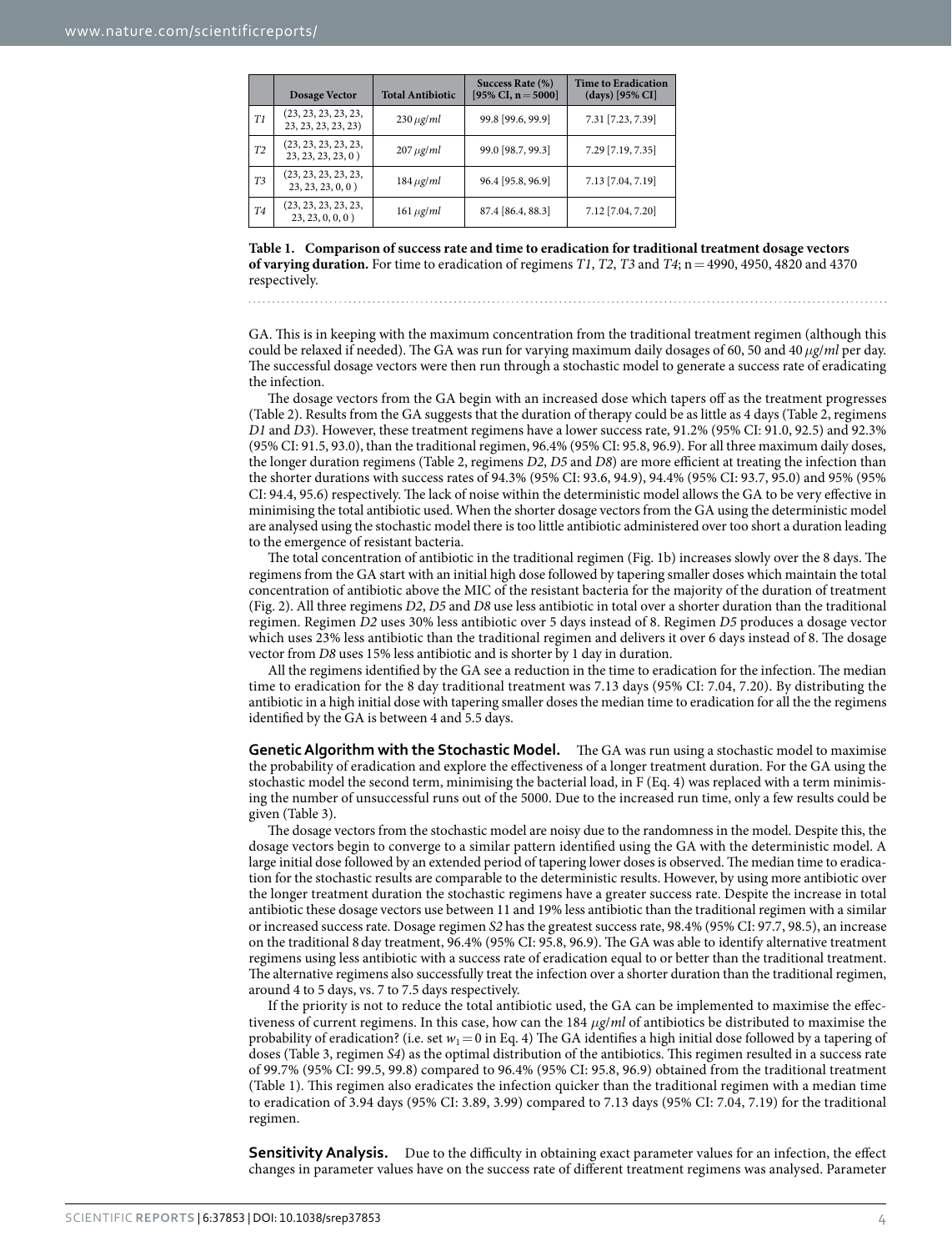<span id="page-4-0"></span>

|                | <b>Dosage Vector</b>                     | <b>Total</b><br>Antibiotic | Success Rate (%)<br>[95% CI, $n = 5000$ ] | <b>Time to Eradication</b><br>$(days)$ [95% CI] |
|----------------|------------------------------------------|----------------------------|-------------------------------------------|-------------------------------------------------|
| D1             | (60, 21, 22, 15, 0,<br>0, 0, 0, 0, 0)    | $118 \mu g/ml$             | 91.2 [91.0, 92.5]                         | 3.93 [3.88, 3.99]                               |
| D2             | (60, 22, 18, 17, 11,<br>0, 0, 0, 0, 0)   | $128 \mu g/ml$             | 94.3 [93.6, 94.9]                         | 3.98 [3.94, 4.04]                               |
| D <sub>3</sub> | (50, 29, 22, 21, 0,<br>0, 0, 0, 0, 0)    | $122 \mu g/ml$             | 92.3 [91.5, 93.0]                         | 4.12 [4.06, 4.17]                               |
| D <sub>4</sub> | (50, 28, 20, 20, 10,<br>0, 0, 0, 0, 0)   | $128 \mu g/ml$             | 93.2 [92.5, 93.9]                         | 4.17 [4.11, 4.23]                               |
| D <sub>5</sub> | (50, 19, 21, 23, 18,<br>10, 0, 0, 0, 0)  | $141 \mu g/ml$             | 94.4 [93.7, 95.0]                         | 4.56 [4.50, 4.64]                               |
| D <sub>6</sub> | (40, 35, 23, 21, 13,<br>0, 0, 0, 0, 0)   | $132 \mu g/ml$             | 92.5 [91.7, 93.2]                         | 4.46 [4.41, 4.51]                               |
| D7             | (40, 26, 26, 23, 17,<br>11, 0, 0, 0, 0)  | $143 \mu g/ml$             | 94.0 [93.2, 94.5]                         | 4.77 [4.71, 4.86]                               |
| D8             | (40, 21, 27, 18, 26,<br>13, 11, 0, 0, 0) | $156 \,\mu g/ml$           | 95.0 [94.4, 95.6]                         | 5.33 [5.26, 5.41]                               |

**Table 2. Comparison of dosage vectors produced by the GA with deterministic modelling.** Regimens *D1*, *D3* and *D6* represent the best dosage vectors with maximum daily doses of 60, 50 and 40*μg*/*ml* respectively. All other runs represent the best dosage vector of increased treatment duration. For Regimens *D1*–*D8*; n=4560, 4715, 4615, 4660, 4720, 4625, 4700 and 4750 respectively.



<span id="page-4-1"></span>**Figure 2. Concentration profiles for regimens** *D2***,** *D5* **and** *D8* **from the dosage vectors identified by the GA with deterministic modelling.** (**a**) Treatment regimen *D2* maintains an antibiotic concentration above the MIC of the resistant strain throughout the 6day treatment. The maximum total concentration of antibiotic is 60*μg*/*ml*. (**b**) *D5* also maintains a concentration above the MIC for the resistant bacteria throughout the 6day treatment reaching a maximum total concentration of 54 *μg*/*ml* on day 4. (**c**) The concentration of antibiotic throughout *D8* increases above the MIC of the resistant bacteria initially but drops back below for the first two days. The concentration is then maintained above the resistant MIC for the remainder of the treatment, reaching a maximum concentration of 58*μg*/*ml* on day 5.

values relating to the virulence of the bacteria; replication rate (*r*), transmission rate (*β*) and cost of resistance (*a*) were examined. Further sensitivity analysis was performed for parameters concerning the effectiveness of the antibioitcs: degradation rate (*g*), MIC of susceptible (*mic<sub>S</sub>*) and resistant bacteria ( $mic<sub>R</sub>$ ) and the shape of the antibiotic death function  $(k)$ . Changes in parameters  $r$ ,  $a$ ,  $g$  and  $mic<sub>R</sub>$  show the greatest change and can be found in [Figure 3.](#page-6-0) Other results can be found in Supplementary Figure S1. Analysis was performed on the traditional 8day treatment regimen [\(Table 1,](#page-3-0) regimen *T3*) and GA generated treatment regimens ([Table 3,](#page-5-0) regimens *S2* and *S4*).

As *r*, *g* and *mic<sub>R</sub>* decrease, the success rate for all three treatment regimens converge towards 100%. At these lower parameter values the tapered regimens have no benefit over the traditional regimen. However, as *r*, *g* and  $mic_R$  increase the success rates for all 3 treatments decrease. As the parameter values continue to increase the benefit of the new tapered regimens increase significantly over the traditional regimen. The cost of resistance follows a similar pattern. As *a* increases the three treatment regimens are equally as effective with all success rates converging to 100%. However, when *a* is decreased the success rates for all three treatments also decrease. Despite the decrease in success rates the tapered regimens obtained from the GA perform better than the traditional regimen. When there is no cost of resistance the success rate of the traditional regimen dropped to below 50% at 45.7% (95% CI: 44.3, 47.1) whereas the tapered regimens remain significantly higher at 79.3% (95% CI: 78.2, 80.4) and 92.4%(95% CI: 91.6, 93.1). Across all the parameter values analysed regimen *S4* consistently maintains a success rate above 90%. Whereas when the same amount of antibiotic is distributed in a traditional manner the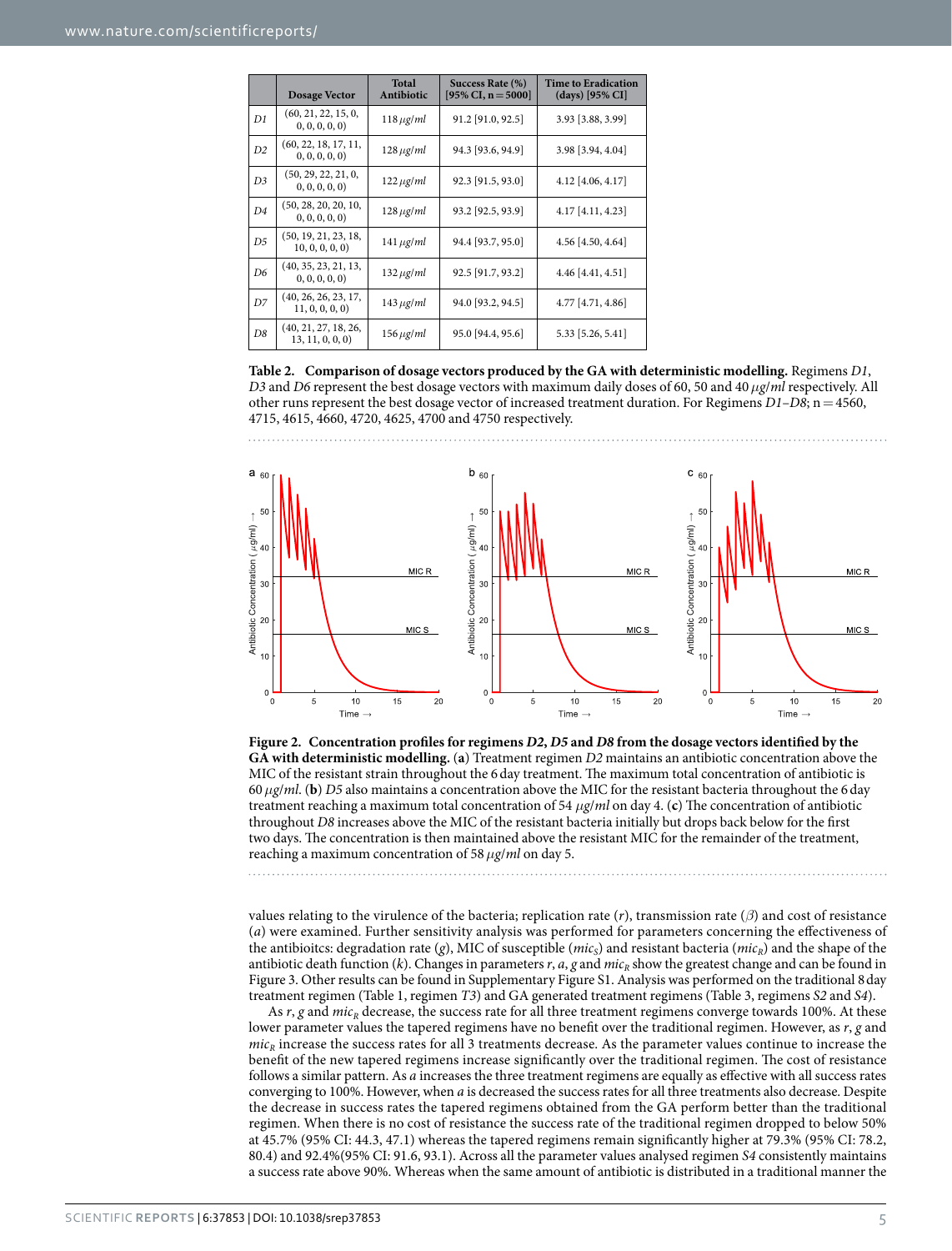<span id="page-5-0"></span>

|    | <b>Dosage Vector</b>                     | Total<br>Antibiotic | Success Rate (%)<br>$[95\% \text{ CI}, n = 5000]$ | <b>Time to Eradication</b><br>$(days)$ [95% CI] |
|----|------------------------------------------|---------------------|---------------------------------------------------|-------------------------------------------------|
| S1 | (60, 19, 17, 16, 19,<br>18, 0, 0, 0, 0)  | $149 \mu g/ml$      | 96.9 [96.2, 97.2]                                 | 4.14 [4.09, 4.20]                               |
| S2 | (50, 25, 24, 20, 20,<br>12, 0, 0, 0, 0)  | $151 \mu g/ml$      | 98.4 [97.7, 98.5]                                 | 4.23 [4.18, 4.31]                               |
| S3 | (40, 27, 21, 22, 23,<br>12, 18, 0, 0, 0) | $163 \mu g/ml$      | 97.1 [96.6, 97.5]                                 | 5.03 [4.96, 5.11]                               |
| S4 | (60, 22, 22, 22, 18,<br>15, 14, 11, 0, 0 | $184 \mu g/ml$      | 99.7 [99.5, 99.8]                                 | 3.94 [3.89, 3.99]                               |

**Table 3. Comparison of dosage vectors produced by the GA with stochastic modelling for maximum daily doses of 60, 50 and 40***μg*/*ml* **and the case where all 184***μg*/*ml* **of antibiotic is used.** n = 4845, 4920, 4855 and 4985 for time to eradication of *S1*, *S2*, *S3* and *S4* respectively.

success rate can drop to below 50%. Despite regimen *S2* using less antibiotic it also consistently performs better than the traditional regimen.

While the previous tapered regimens perform well when the parameter values are altered, they are not necessarily the optimal dosage vectors for these new parameter sets. To examine whether the tapered effect was a consequence of the parameter values chosen the GA was used to generate optimal dosage vectors for the varied parameter values found in [Fig. 3.](#page-6-0) In every run of the GA, the optimal solution was an initial high dose followed by tapering doses. Although the optimal solutions do not change qualitatively, i.e. high dose with tapering, the exact doses do vary substantially. An example is shown in [Table 4](#page-6-1) where the growth rate was varied by 10%. Here the same pattern holds qualitatively but there was variation in the exact doses. Tapered regimens may be optimal, however the exact doses need to be personalised across infections.

#### **Discussion**

Current antibiotic treatment regimens consist of a fixed daily dose administered for a set duration. While these traditional regimens may be easier to administer due to the constant dose, there is little evidence that this is the optimal way of administering antibiotics. Despite the continued increase in antibiotic resistance these traditional treatment regimens remain largely unchanged. More research must be dedicated to ensuring we are using antibiotics in an optimal way.

This study considered a traditional treatment regimen of 23*μg*/*ml* of antibiotic per day for 10 days. While this regimen successfully eradicated the infection in 99.8% of cases, the daily dose of antibiotic falls between the MIC of the susceptible and resistant bacteria initially facilitating the emergence of resistance. This is due to the time it takes for the total concentration of antibiotic to increase above the MIC of the resistant strain. While between the two MIC points the susceptible bacteria are eradicated allowing the resistant population to increase with little competition. Provided treatment is continued, the concentration of antibiotic will eventually increase above the MIC of the resistant strain.

The GA, using the deterministic and stochastic models, identified that optimal dosage vectors contain an initial high dose followed by tapering lower doses. Initially increasing the concentration of antibiotic above the MIC of the resistant bacteria eradicates the selective advantage observed in the traditional treatment regimen. Smaller doses of antibiotic are then administered to maintain the concentration above the MIC of the resistant strain. In the example shown the tapered regimens reduce the amount of antibiotic required to successfully treat the infection by as much as 23%. In some regimens produced by the GA, the maximum concentration of antibiotic within the system was lower than that observed with the traditional treatment regimen [\(Fig. 2](#page-4-1)) despite prescribing higher doses. With increased levels of antibiotic selecting for increased resistance, the ability to successfully treat an infection while maintaining a lower total antibiotic concentration over a shorter duration minimises the risk of higher resistance being selected for.

If traditional treatment regimens are adapted to deliver doses above the MIC of the resistant strain then the initial facilitation of resistant bacteria will disappear. However, the total antibiotic concentration within the system will considerably increase. In this scenario increasing the daily dose to above that of the MIC of the resistant strain would increase the total antibiotic concentration to beyond the level determined as toxic, 60*μg*/*ml*, after 3 days.

The set duration of treatment is often subjective with increased length being used as a precaution. Studies have looked to find the optimal length of therapy<sup>22–24</sup> but potential treatment durations are based on empirical evidence. This study used a mathematical model as a way to determine the time to eradication of the infection and therefore the minimum duration of treatment required. The 10 day traditional treatment has a median time to eradication of 7.31 days. Additional antibiotic treatment beyond 8 days resulted in a small increase in success rate despite a larger increase in total antibiotic required. Whereas treatment length fewer than 8 days (shorter than the time to eradication) resulted in a much lower success rate. A traditional treatment regimen of 23*μg*/*ml* of antibiotic per day for 8 days was therefore taken as a baseline treatment.

The GA can be used to redistribute the antibiotic within the traditional regimen to produce a more efficient treatment regimen. The 8 day traditional treatment used 184*μg*/*ml* of antibiotics and achieved a success rate of 96.9% with a time to eradication of 7.13 days. The alternative treatment regimen identified by the GA applied the 184 *μg*/*ml* of antibiotic in a high dose tapered regimen to achieve a success rate of 99.7% with a time to eradication of 3.94 days. This success rate is comparable with the success rate for the 10 day traditional treatment but the GA generated regimen uses 20% less antibiotic over fewer days to achieve it. By redistributing the antibiotic in a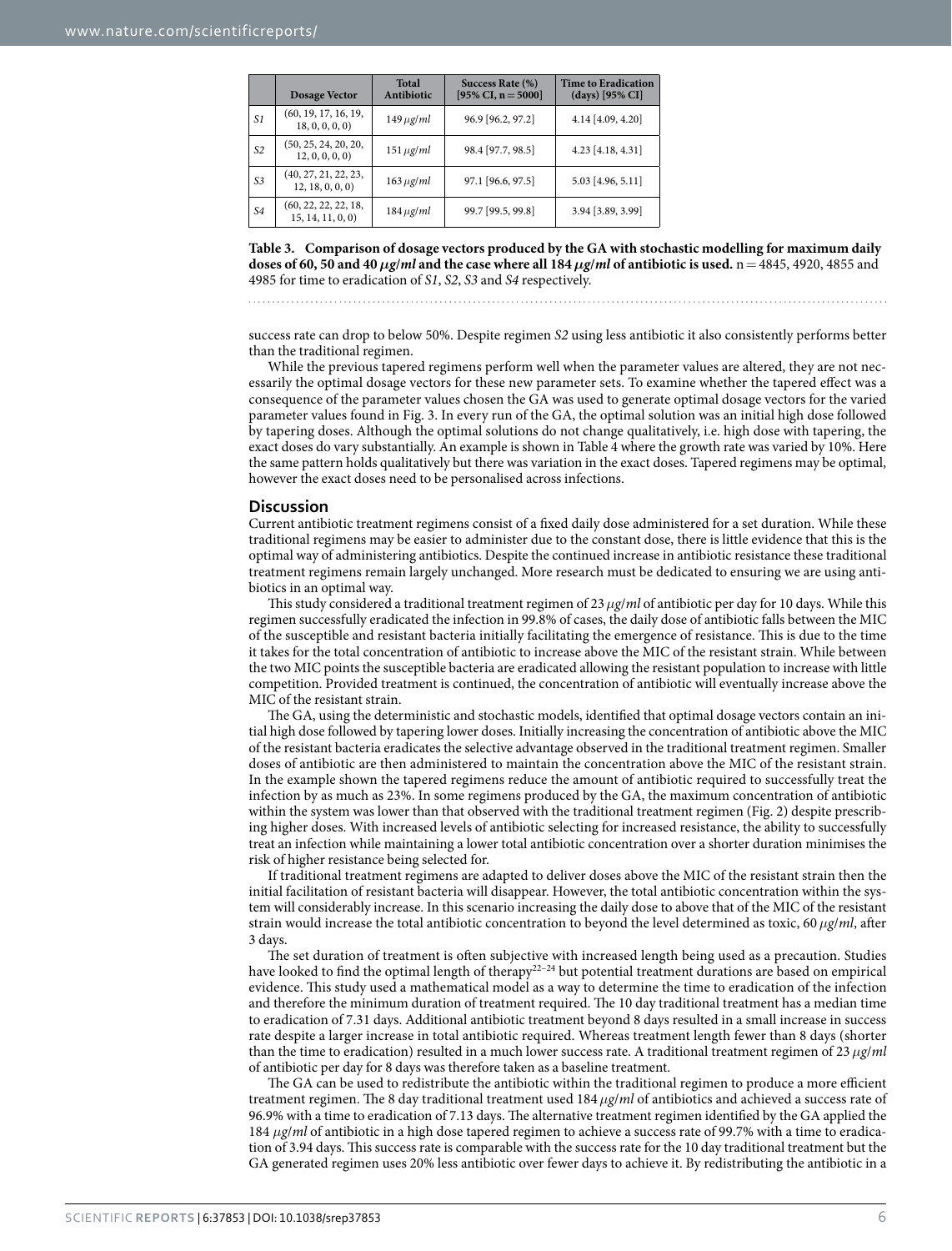

<span id="page-6-0"></span>**Figure 3.** Success rates for regimens *S2* (pink), *T3* (red) and *S4* (blue) at varying values for parameters (**a**) *a*, (**b**)  $r$ , (**c**)  $g$  and (**d**)  $mic<sub>k</sub>$ . Black dashed line shows original parameter values. As parameter values are altered to benefit the infection success rates for all three treatment regimens decrease. With the tapered regimens performing better than the traditional regimen. If parameter values are altered to disadvantage the infection the three regimens converge to a similar success rate.

<span id="page-6-1"></span>

| Parameter | <b>Value</b> | Dosage Vector                        | <b>Total Antibiotic</b> |
|-----------|--------------|--------------------------------------|-------------------------|
|           | 2.5          | (60, 21, 16, 16, 17, 13, 0, 0, 0, 0) | $143 \mu g/ml$          |
|           | 2.7          | (50, 19, 21, 23, 18, 10, 0, 0, 0, 0) | $141 \mu g/ml$          |
|           |              | (44, 32, 23, 14, 18, 0, 0, 0, 0, 0)  | $131 \mu g/ml$          |

**Table 4.** Optimal dosage vectors achieved when growth rate is altered by  $\pm 10\%$ .

high dose, tapered pattern the time to eradication of the infection reduces considerably, allowing shorter treat-

ment regimens to be just as effective. Studies have shown that shorter treatment regimens can be effective in treating bacterial infections[25](#page-8-17),[26](#page-8-18) with initial loading dose treatments being beneficial in treating patients in critical care medicine<sup>27</sup>. Tapered regimens have been found to be effective when treating *Clostridium difficile*[28](#page-8-20)[,29](#page-8-21). However, the use of tapered regimens resulted in sub-optimal performance in previous studies using optimal control strategies<sup>[30](#page-8-22),[31](#page-8-23)</sup>. From the sensitivity analysis it is shown that as the parameters are altered it is possible for the success rate of a tapered regimen to drop significantly. In the case of reducing the cost of resistance the success rate for the tapered regimen dropped to below 80%. However, when the GA is used to identify an optimal solution for the new parameter set it produces the same tapered pattern but with different dose values. Generic tapering regimens will not always be the most efficient regimen. The sensitivity in the doses required for a successful tapering regimen indicates that personalisation of individual treatments is required. Such personalisation can be achieved with the use of a GA. Despite the need for personalisation the tapered regimens consistently performed better than the traditional regimen when the infection was more virulent or the antibiotic was less effective.

Using a GA to search for an effective treatment regimen allowed for a constrained search of all possible dosage vectors. The lack of noise within the deterministic model allows the GA to converge to a specific minimum antibiotic concentration. However, when this is analysed using the stochastic model, random events mean these treatments are not as efficient. The stochastic model therefore identifies slightly longer treatments with more antibiotic than the deterministic model, increasing the success rate. The increased computation time of the GA using the stochastic model makes it inefficient. The GA using the deterministic model is much less computationally expensive and produces the same loading dose but with a shorter tapered duration than the results using the stochastic model. The results from the deterministic model still have value and provide a suitable starting point from which to base potential future treatment regimens.

The use of the GA suggests that, in order to optimise antibiotic treatment regimens, the idea of constant doses needs to be addressed. Research indicates that the use of combination or sequential treatments are more effective in preventing resistance<sup>13,[15](#page-8-24),[32](#page-8-25)</sup>. However, these studies use sub-optimal traditional treatments as comparisons and therefore single antibiotic treatments should not be ruled out. Genetic algorithms provide an efficient way of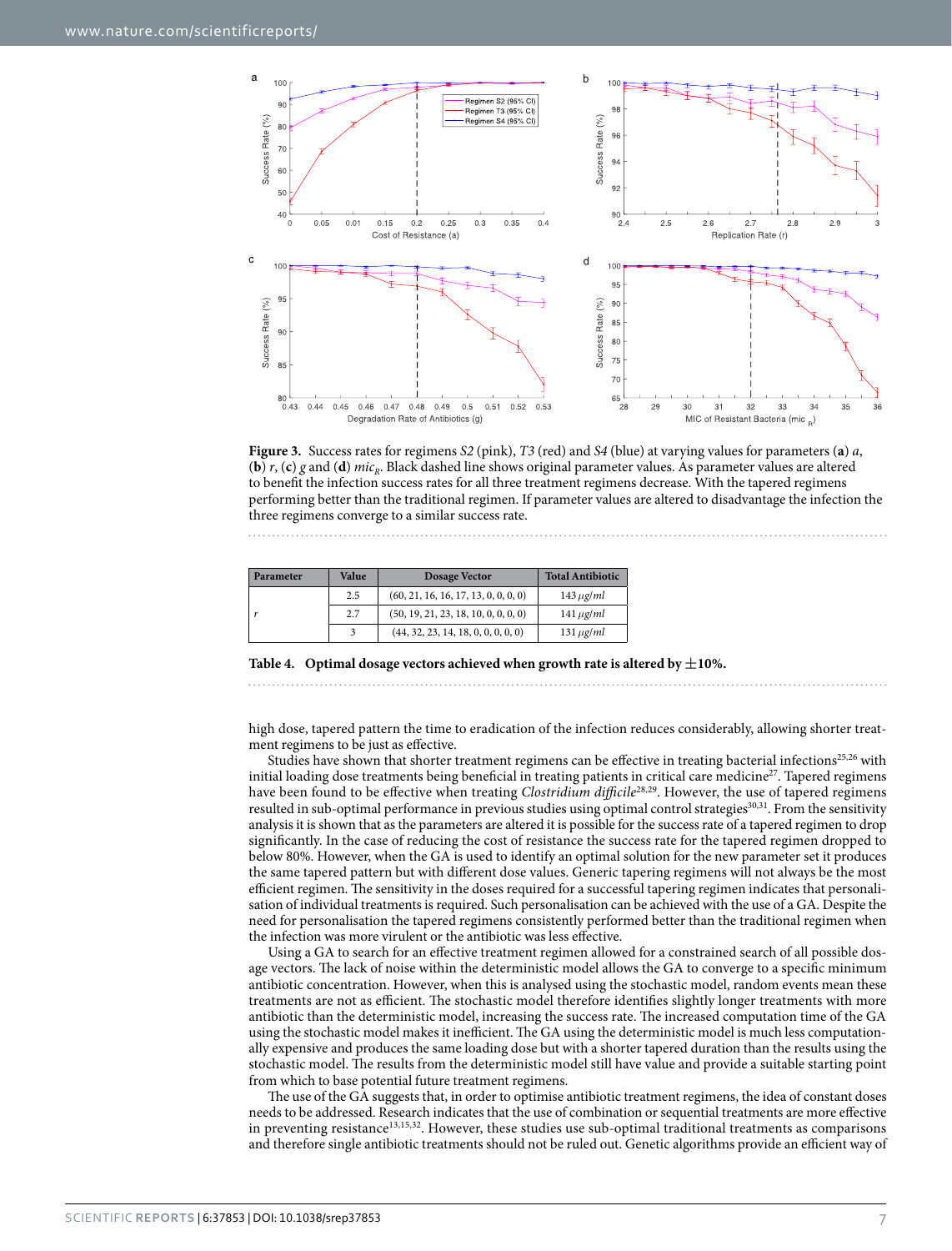<span id="page-7-0"></span>

| Parameter        | Description                               | Value           |
|------------------|-------------------------------------------|-----------------|
| r                | <b>Replication Rate</b>                   | 2.7726          |
| К                | Carrying Capacity                         | 1000            |
| β                | Rate of Transmission of Resistant Plasmid | 0.00001         |
| $\theta$         | Natural Death Rate                        | 0.2             |
| $\boldsymbol{a}$ | Cost of Resistance                        | 0.2             |
| g                | Degradation rate of antibiotic            | 0.48            |
| min <sub>s</sub> | Min net growth at high AB concentrations  | $-2.1$          |
| max <sub>s</sub> | Max net growth in absence of AB           | $r - \theta$    |
| $mic_s$          | Min inhibitory concentration (MIC)        | 16              |
| $k_{S}$          | Hill coefficient                          | $\overline{4}$  |
| $min_{R}$        | Min net growth at high AB concentrations  | $-2.1$          |
| $max_{R}$        | Max net growth in absence of AB           | $r(1-a)-\theta$ |
| $mic_R$          | Min inhibitory concentration (MIC)        | 32              |
| $k_{\rm R}$      | Hill coefficient                          | $\overline{4}$  |

**Table 5. List of parameters and values.**

identifying and investigating the potential use of alternative single, and multiple, antibiotic treatment regimens to prolong the effectiveness of current antibiotics.

#### **Methods**

**Antibiotic Death Rate.** Experimental data<sup>[33](#page-8-26),[34](#page-8-27)</sup> suggests that as the concentration of antibiotic increases the death rate increases until it reaches a saturation point. In addition, the concentration of antibiotic naturally decays within a host. The concentration of antibiotic is therefore modelled according to first order kinetics with an elimination constant *g*. The half-life of the antibiotic is therefore given by  $t_{\frac{1}{2}} = \frac{\ln(2)}{g}$ .

To model the relationship between antibiotic concentration and antibiotic induced death rate the extension of the Emax model of antibiotic treatment by Regoes *et al.*[30](#page-8-22) was used (Eq. 5).

$$
A_i(C) = \frac{(max_i - min_i) \left(\frac{C}{mic_i}\right)^{ki}}{\left(\frac{C}{mic_i}\right)^{ki} - \frac{min_i}{max_i}}, \quad i \in \{S, R\}
$$
\n
$$
(5)
$$

**Parameter Values.** The parameter values ([Table 5\)](#page-7-0) were chosen such that in the absence of antibiotics the resistant strain would not out-compete the susceptible strain. Analytical analysis of the model was performed to identify the conditions which meet this criteria (see Supplementary Equations). This ensures that if resistance invades it is due to the treatment regimen and not a result of the dynamics of the system.

**Stochastic Modelling.** This study uses the well-established Gillespie algorithm<sup>[35](#page-8-28)</sup> to obtain stochastic simulations for the different treatment regimens. By calculating the probability of the individual events occurring, based on rates and parameter values from the deterministic model, the Gillespie algorithm randomly chooses the next event to happen and the time at which it will happen. The population of each bacteria is adjusted accordingly and the process is repeated. As the events are chosen randomly each simulation will be slightly different. The success rate for each treatment regimen was obtained by calculating the total number of simulations which resulted in the eradication of both susceptible and resistant bacteria.

**Genetic Algorithms.** Genetic algorithms were proposed by John Holland in the early 1970's<sup>36</sup>. They belong to the larger class of evolutionary algorithms, which generate solutions to optimisation problems using techniques inspired by natural evolution, such as inheritance, mutation, selection and crossover<sup>37</sup>. GAs have previously been used to generate treatment schedules for chemotherapy treatment<sup>38[,39](#page-8-32)</sup>. Despite being a randomised search GAs are by no means random, instead they use historical information to direct the search into the region of better performance within the search space. The GA uses the deterministic model to run simulations using the generated dosage vectors. Values from these simulations are then used to compute the fitness function for that dosage vector. The fitness function of each generated dosage vector are compared with the search space moving towards the vector with the smallest fitness function. (The GA was implemented using MATLAB with a population size of 100, for 1000 generations and repeated 50 times with values of 0.01 and 0.99 for Eq. 4, *w*1 and *w*2, respectively). Varying the weights had no significant effect on the results (see Supplementary Table S2). Solutions were then run through the Gillespie algorithm to produce a success rate of eradication for each vector.

An alternative approach is to use the stochastic model as part of the fitness function evaluation within the GA. However, the computational time increases substantially (in the order of  $10<sup>3</sup>$ ) compared to using the deterministic model.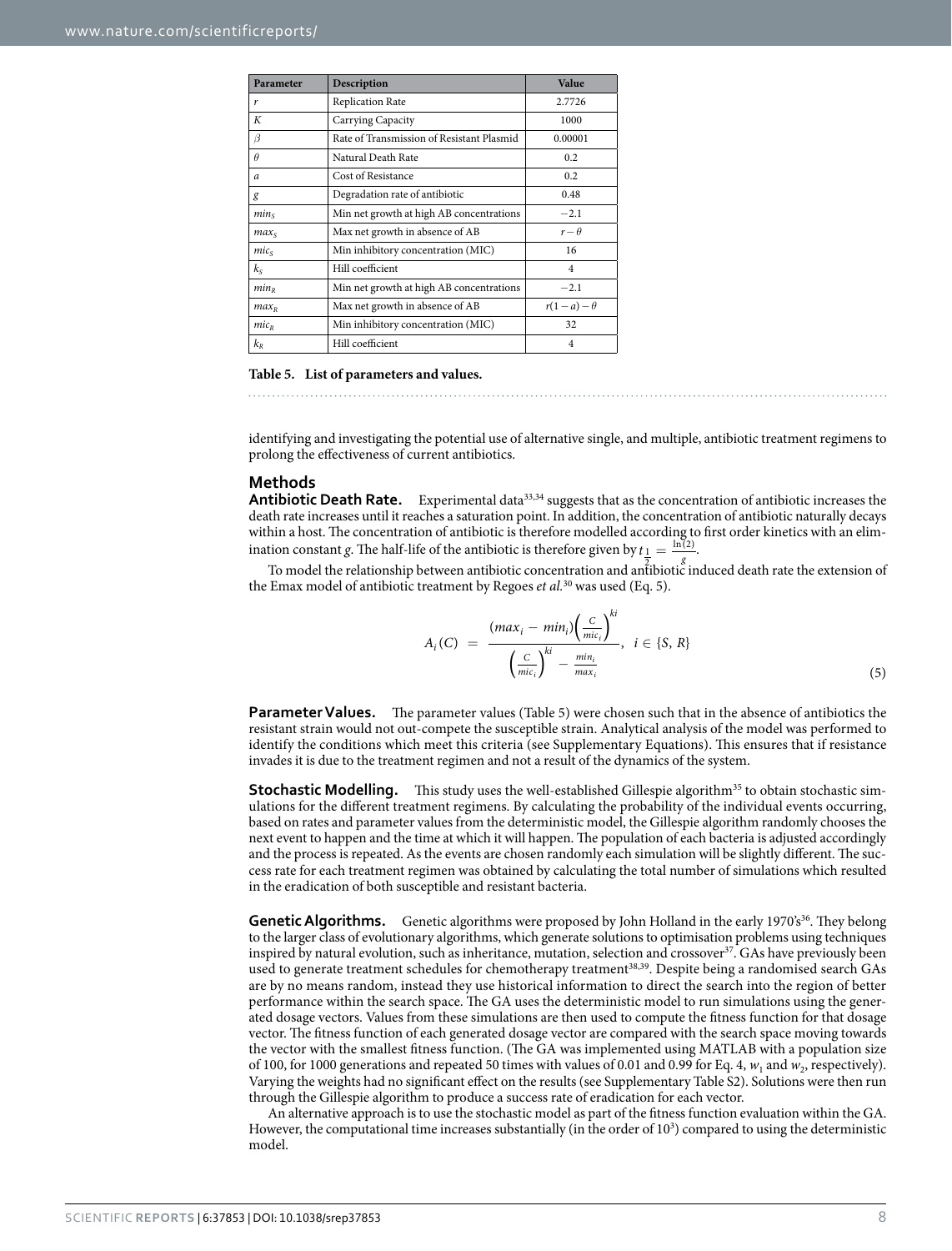#### **References**

- <span id="page-8-0"></span>1. Teillant, A., Gandra, S., Barter, D., Morgan, D. J. & Laxminarayan, R. Potential burden of antibiotic resistance on surgery and cancer chemotherapy antibiotic prophylaxis in the USA: A literature review and modelling study. *Lancet Infect. Dis.* **15,** 1429–1437 (2015).
- <span id="page-8-1"></span>2. Boucher, H. W. *et al.* Bad bugs, no drugs: no ESKAPE! An update from the Infectious Diseases Society of America. *Clin. Infect. Dis.* **48,** 1–12 (2009).
- <span id="page-8-2"></span>3. Ferber, D. Superbugs on the Hoof? *Science* **288,** 792–794 (2000).
- 4. Aarestrup, F. M. Veterinary drug usage and antimicrobial resistance in bacteria of animal origin. *Basic Clin. Pharmacol. Toxicol.* **96,** 271–281 (2005).
- 5. Cabello, F. C. Heavy use of prophylactic antibiotics in aquaculture: a growing problem for human and animal health and for the environment. *Environ. Microbiol.* **8,** 1137–44 (2006).
- <span id="page-8-3"></span>6. European Commission. Communication from the Commission to the European Parliament and the Council action plan against the rising threats from antimicrobial resistance 748 (2011).
- <span id="page-8-4"></span>7. Department of Health & Department for Environment Food and Rural Affairs. UK Five Year Antimicrobial Resistance Strategy 2013 to 2018. *Dep. Heal. Dep. Environ. Food Rural Aff.* **43** (2013).
- <span id="page-8-5"></span>8. Nakamura, Y., Itoh, T., Matsuda, H. & Gojobori, T. Biased biological functions of horizontally transferred genes in prokaryotic genomes. *Nat. Genet.* **36,** 760–766 (2004).
- <span id="page-8-7"></span><span id="page-8-6"></span>9. Svara, F. & Rankin, D. J. The evolution of plasmid-carried antibiotic resistance. *BMC Evol. Biol.* **11,** 130 (2011).
- <span id="page-8-8"></span>10. Gullberg, E. *et al.* Selection of resistant bacteria at very low antibiotic concentrations. *PLoS Pathog.* **7,** 1–9 (2011).
- 11. Baquero, F., Martínez, J.-L. & Cantón, R. Antibiotics and antibiotic resistance in water environments. *Curr. Opin. Biotechnol.* **19,** 260–5 (2008).
- <span id="page-8-9"></span>12. Aliabadi, F. S. & Lees, P. Antibiotic treatment for animals: Effect on bacterial population and dosage regimen optimisation. *Int. J. Antimicrob. Agents* **14,** 307–313 (2000).
- <span id="page-8-10"></span>13. Bonhoeffer, S., Lipsitch, M. & Levin, B. R. Evaluating treatment protocols to prevent antibiotic resistance. *Proc Natl Acad Sci USA* **94,** 12106–11 (1997).
- <span id="page-8-11"></span>14. Bergstrom, C. T., Lo, M. & Lipsitch, M. Ecological theory suggests that antimicrobial cycling will not reduce antimicrobial resistance in hospitals. *Proc. Natl. Acad. Sci. USA* **101,** 13285–13290 (2004).
- <span id="page-8-24"></span>15. D'Agata, E. M. C., Dupont-Rouzeyrol, M., Magal, P., Olivier, D. & Ruan, S. The impact of different antibiotic regimens on the emergence of antimicrobial-resistant bacteria. *PLoS One* **3,** e4036 (2008).
- 16. Geli, P., Laxminarayan, R., Dunne, M. & Smith, D. L. 'One-Size-Fits-All'? Optimizing Treatment Duration for Bacterial Infections. *PLoS ONE* **7** (2012).
- 17. Peña-Miller, R., Fuentes-Hernandez, A., Reding, C., Gudelj, I. & Beardmore, R.Testing the optimality properties of a dual antibiotic treatment in a two-locus, two-allele model. *J. R. Soc. Interface.* **11,** 20131035 (2014).
- <span id="page-8-12"></span>18. Bergstrom, C. T., Lipsitch, M. & Levin, B. R. Natural selection, infectious transfer and the existence conditions for bacterial plasmids. *Genetics* **155,** 1505–19 (2000).
- <span id="page-8-14"></span><span id="page-8-13"></span>19. Lili, L. N., Britton, N. F. & Feil, E. J. The persistence of parasitic plasmids. *Genetics* **177,** 399–405 (2007).
- 20. Andersson, D. I. & Hughes, D. Antibiotic resistance and its cost: is it possible to reverse resistance? *Nat. Rev. Microbiol.* **8,** 260–71  $(2010)$
- <span id="page-8-15"></span>21. Clopper, C. & Pearson, S. The use of confidence or fiducial limits illustrated in the case of the Binomial. *Biometrika* **26,** 404–413 (1934).
- <span id="page-8-16"></span>22. Lutters, M. & Vogt-Ferrier, N. B. Antibiotic duration for treating uncomplicated, symptomatic lower urinary tract infections in elderly women. *Cochrane Database of Systematic Reviews* **3,** Art. No.: CD001535 (2008).
- 23. Plummer, A., Wildman, M. & Gleeson, T. Duration of intravenous antibiotic therapy in people with cystic fibrosis. *Cochrane Database of Systematic Reviews* **9,** Art. No.: CD006682 (2016).
- 24. Yuan, Y. *et al.* Optimum duration of regimens for Helicobacter pylori eradication. *Cochrane Database of Systematic Reviews* **12,** Art. No.: CD008337 (2013).
- <span id="page-8-17"></span>25. Parry, C. M. *et al.* Randomized controlled comparison of ofloxacin, azithromycin, and an ofloxacin-azithromycin combination for treatment of multidrug-resistant and nalidixic acid-resistant typhoid fever. *Antimicrob. Agents Chemother.* **51,** 819–825 (2007).
- <span id="page-8-18"></span>26. Briggs, S., Ellis-Pegler, R., Roberts, S., Thomas, M. & Woodhouse, A. Short course intravenous benzylpenicillin treatment of adults with meningococcal disease. *Intern. Med. J*. **34,** 383–387 (2004).
- <span id="page-8-19"></span>27. McKenzie, C. Antibiotic dosing in critical illness. *J. Antimicrob. Chemother.* **66,** 25–31 (2011).
- <span id="page-8-20"></span>28. McFarland, L., Surawicz, C. & Elmer, G. Breaking the cycle: strategies for 163 cases of recurrent Clostridium difficile. *Am. J. Gastroenterol.* **97,** S157 (2002).
- <span id="page-8-21"></span>29. McFarland, L. V. Alternative treatments for Clostridium difficile disease: What really works? *J. Med. Microbiol.* **54,** 101–111 (2005).
- <span id="page-8-22"></span>30. Peña-Miller, R., Lähnemann, D., Schulenburg, H., Ackermann, M. & Beardmore, R.Selecting Against Antibiotic-Resistant Pathogens: Optimal Treatments in the Presence of Commensal Bacteria. *Bull. Math. Biol.* **74,** 908–934 (2012).
- <span id="page-8-23"></span>31. Imran, M. & Smith, H. A Model of optimal dosing of antibiotic treatment in biofilm. *Math. Biosci. Eng.* **11,** 547–571 (2014).
- <span id="page-8-25"></span>32. Kim, S., Lieberman, T. D. & Kishony, R. Alternating antibiotic treatments constrain evolutionary paths to multidrug resistance. *Proc. Natl. Acad. Sci*. **111,** 14494–14499 (2014).
- <span id="page-8-26"></span>33. Regoes, R. R. *et al.* Pharmacodynamic Functions: a Multiparameter Approach to the Design of Antibiotic Treatment Regimens Pharmacodynamic Functions: a Multiparameter Approach to the Design of Antibiotic Treatment Regimens. *Antimicrob. Agents Chemother.* **48,** 3670–3676 (2004).
- <span id="page-8-27"></span>34. Liu, Y. Q., Zhang, Y. Z. & Gao, P. J. Novel concentration-killing curve method for estimation of bactericidal potency of antibiotics in an *in vitro* dynamic model. *Antimicrob. Agents Chemother.* **48,** 3884–3891 (2004).
- <span id="page-8-28"></span>35. Gillespie, D. T. Exact stochastic simulation of coupled chemical reactions. *The Journal of Physical Chemistry* **81,** 2340–2361 (1977).
- <span id="page-8-29"></span>36. Holland, J. *Adaptation in natural and artificial systems: an introductory analysis with applications to biology, control, and artificial intelligence* (University of Michigan Press, 1975).
- 37. Eiben, A. & Smith, J. *Introduction to Evolutionary Computing. Natural Computing Series* (Springer Berlin Heidelberg, 2015).
- <span id="page-8-31"></span><span id="page-8-30"></span>38. Ochoa, G., Villasana, M. & Burke, E. K. An evolutionary approach to cancer chemotherapy scheduling. *Genet. Program. Evolvable Mach*. **8,** 301–318 (2007).
- <span id="page-8-32"></span>39. Ochoa, G. & Villasana, M. Population-based optimization of cytostatic/cytotoxic combination cancer chemotherapy. *Soft Comput.* **17,** 913–924 (2013).

#### **Acknowledgements**

I.K.P. is supported by an IMPACT Studentship funded by the University of Stirling and the Centre for Environment, Fisheries and Aquaculture Science (Cefas).

#### **Author Contributions**

I.K.P., A.H., G.O., C.B.A., and N.G.H.T. conceived the study; I.K.P. and G.O. designed the genetic algorithm; I.K.P. and A.H. performed the mathematical analysis; and I.K.P. wrote the paper. All authors reviewed the manuscript.